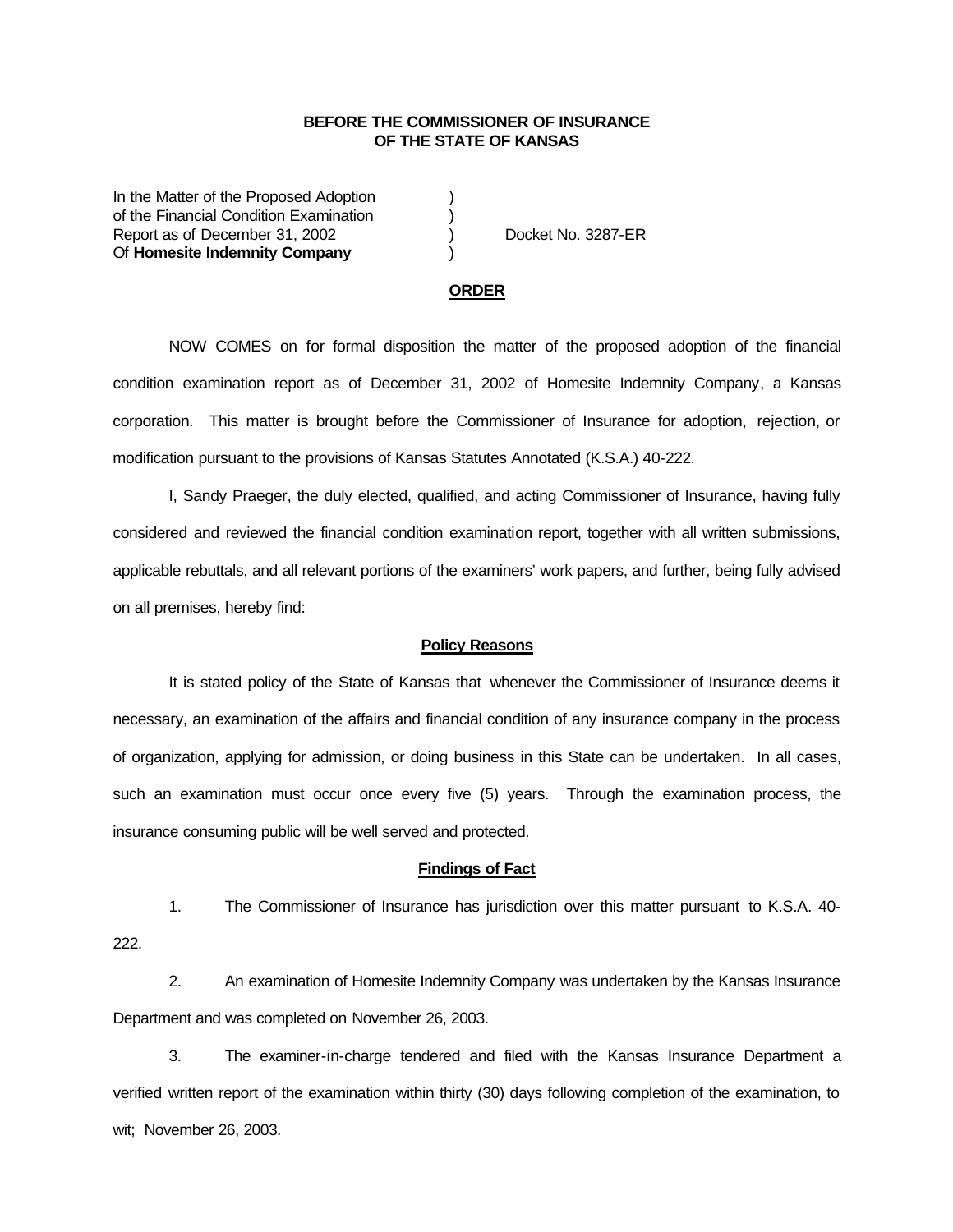4. Following receipt of the verified report, the Kansas Insurance Department transmitted the report to Homesite Indemnity Company on December 1, 2003, with a duly executed notice advising the company of its opportunity to prepare and submit to the Kansas Insurance Department a written submission or rebuttal with respect to any and all matters contained in the report. Homesite Indemnity Company was further advised that any written submission or rebuttal needed to be filed with the Kansas Insurance Department no later than thirty (30) days after receipt of the verified report.

5. Homesite Indemnity Company filed a written Rebuttal of the verified report on December 31, 2003.

6. Based upon the written submission tendered by Homesite Indemnity Company, the company took exceptions to matters contained in the verified report.

7. Within thirty (30) days of the end of the time period allowed for written submission or rebuttal, the Commissioner of Insurance fully reviewed the report, together with all written submissions and rebuttals provided by Homesite Indemnity Company. The Commissioner of Insurance further reviewed all relevant workpapers.

8. Following receipt of the revised report, the Kansas Insurance Department transmitted the report to Homesite Indemnity Company on February 9, 2004, with a duly executed notice advising the company of its opportunity to prepare and submit to the Kansas Insurance Department a written submission or rebuttal with respect to any and all matters contained in the report. Homesite Indemnity Company was further advised that any written submission or rebuttal needed to be filed with the Kansas Insurance Department no later than thirty (30) days after receipt of the verified report.

9. Homesite Indemnity Company filed a written acceptance of the verified report on February 20, 2003.

10. Based upon the written submission tendered by Homesite Indemnity Company, the company took no exceptions to matters contained in the verified report.

11. No other written submissions or rebuttals were submitted by Homesite Indemnity Company.

## **Conclusion of Law**

12. K.S.A. 40-222(d)(2) provides: